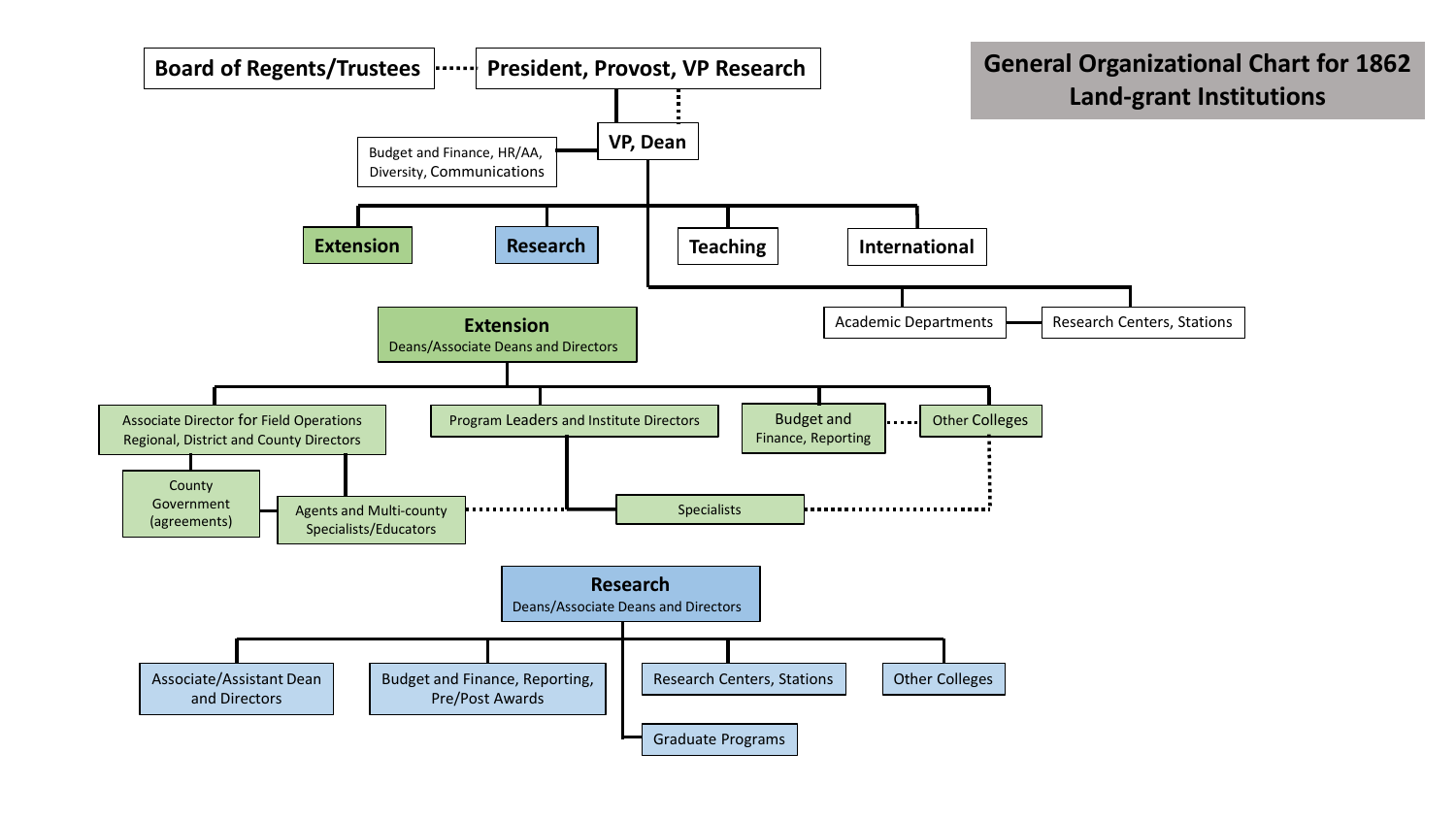## **Organizational Chart for Lincoln University, an 1890 Land-grant Institution**